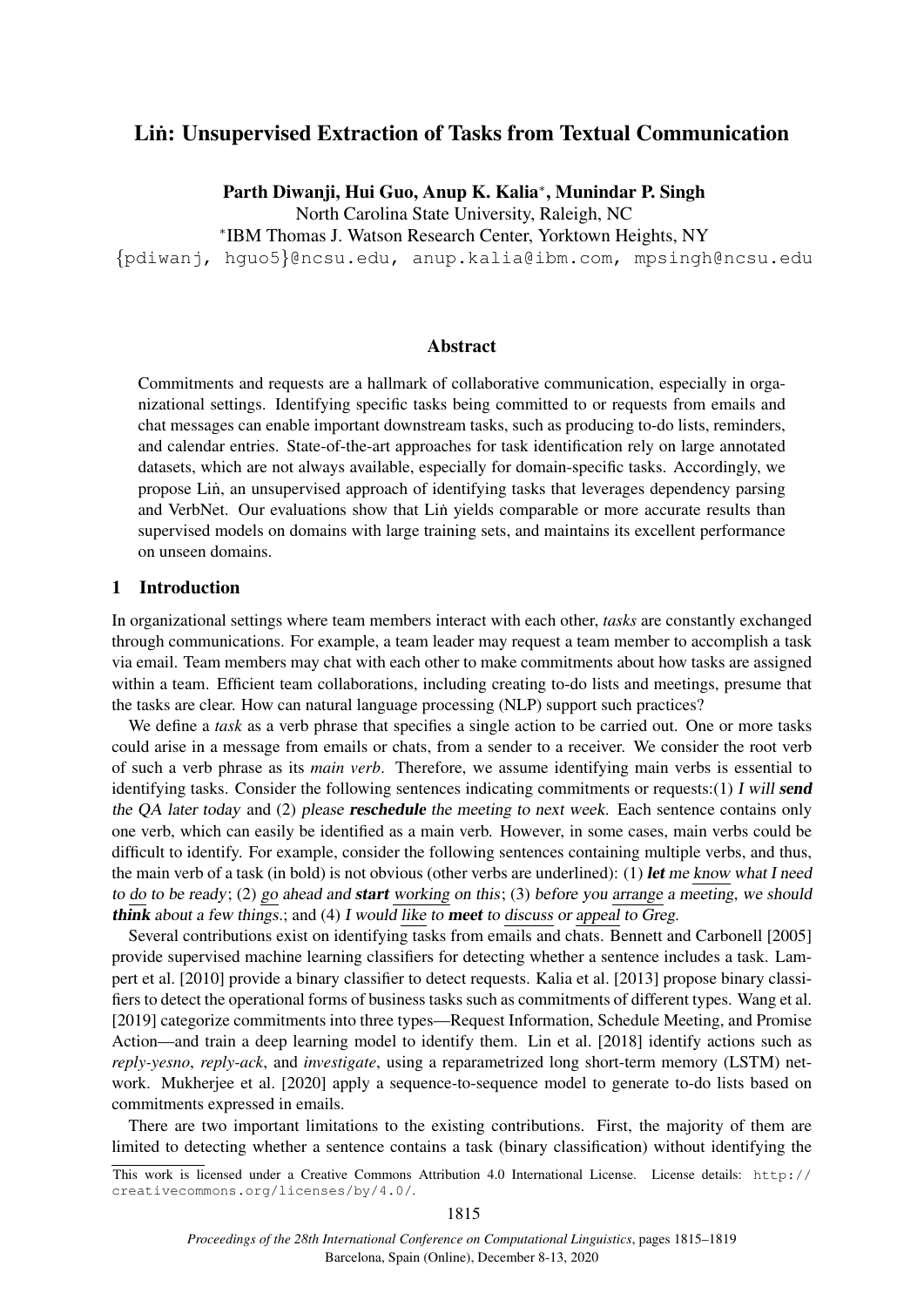specific task. Second, existing studies leverage supervised approaches to identify tasks, which may not be easily generalized to domain-specific task detection where manually annotated datasets are not available. Manual annotation of tasks can be cumbersome, especially for domain-specific datasets.

To this end, we propose Lin, an unsupervised approach to identify specific tasks from sentences. To extract specific tasks, Lin identifies the main verb present in a sentence by jointly modeling the syntactic and semantic information in it. We have evaluated Lin on an email dataset and a chat dataset. Lin achieves an F1-score of 80% for the email dataset and 89% for the chat dataset. The results show a significant improvement over the state-of-the-art supervised approaches.

# 2 Method

Lin identifies tasks by jointly modeling the syntactic and semantic information in sentences. We observe that tasks can be identified based on the combination of thematic role of the performer of a task, tenses, and other syntactic and semantic features. To extract syntactic features, we consider dependency parsing [Chen and Manning](#page-4-6) [\[2014\]](#page-4-6). Dependency parsing provides diverse relations for verbs, which helps us define more syntactic rules for verbs appearing in different parts of the sentence. To extract semantic features, we consider VerbNet [Schuler](#page-4-7) [\[2005\]](#page-4-7), a structured lexicon focused on verbs.

### 2.1 Syntactic Features

We composed rules based on the following syntactic features to identify tasks from sentences.

*1. Typed Dependency Relations*. We adopt the typed dependency parsing for applying syntactic rules to sentences. For a given sentence, we first create a dependency parse tree and then traverse the tree from its root to other words to find a valid task. We consider dependency relations that a main verb can take on, such as ROOT and COMP. The clausal complement (COMP) relation is one of the best indicators for main verbs, which occur in 41% of sentences containing tasks in our annotated Email Dataset. For adjectives and verbs, COMP behaves as their object. When COMP is a verb, it provides detailed information about the action. For example, in I would like to call you tomorrow, the verb call has a COMP dependency on the verb like. It is evident from this example that call is the main verb representing a task.

*2. Tense*. We assume a verb tagged with a part-of-speech (POS) VB or VBG identifies a task. For example, I will send you the details represents a task since send is tagged VB whereas I sent you the details does not represent a task since sent is tagged VBD. We further filter out VBG verbs in the past tense using a rule on their AUX dependency For example, I was sending is eliminated.

*3. Task Performer*. We assume a task has a sender and a receiver. Senders are referred as the first person, while receivers are referred as the second person. Task performers can be identified using dependency relations, such as NSUBJ of a verb

*4. Questions and Negations*. We assume that questions do not indicate tasks. In questions, words like When and Where have a dependency of ADVMOD with verbs, and can be leveraged to filter out questions. Similarly, a sentence such as *Do not call me tomorrow* indicates a negative intent and hence, does not represent a task. The ADVMOD dependency of not on the verb identifies such cases.

*5. Verb Association*. If a verb is associated with an AGENT but is not a valid task, we skip its descendants except its COMPs. Consider the example Before you arrange a meeting, we should think about a few things. This sentence does not have a commitment or request and the verb arrange should not be considered a task. The semantic meaning of the sentence revolves around think which is an ancestor of arrange. When a verb is not associated with AGENT, it can often mean desire, need, or intent with a task as its descendant. Hence, we restrict skipping descendants to verbs associated with an AGENT.

*6. Identifying multiple tasks*. Whenever we find a valid task, we skip its descendants, since we are interested in only identifying distinct tasks. To extract multiple tasks in sentences, we focus on the CONJ dependency relation.

#### 2.2 Semantic Features

We obtain semantic information for detecting tasks from VerbNet. VerbNet includes multiple verb classes, and each class is associated with syntactic structures and semantic information. VerbNet pro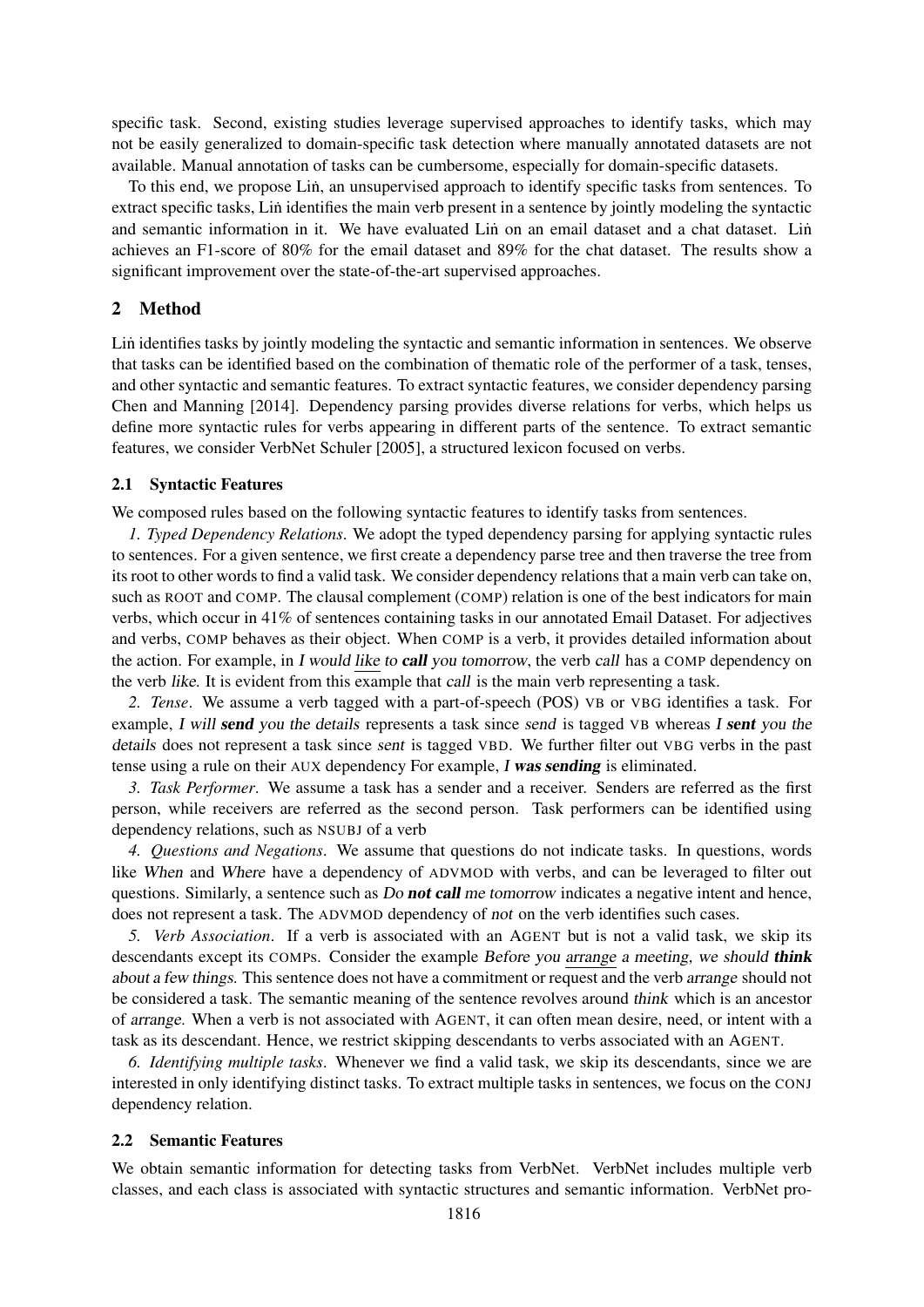vides semantic information of each class of verbs using *semantic predicates* and *thematic roles*.

*1. Thematic Roles*. Thematic roles describe the participants involved and their relation with the action. VerbNet specifies the following thematic roles: AGENT, LOCATION, and THEME. An AGENT is an actor who carries out the event intentionally. We focus on this role in our algorithm. *2. Semantic Predicates*. Predicates indicate how the participant is involved in the event. *3. Agent Predicates*. We refer to a predicate associated to the AGENT of a verb as an *agent predicate*. There are 81 such agent predicates in VerbNet, which indicate how an AGENT is involved in an action. *4. Theme Predicates*. THEME role is the object of the action and has no control over the event. We refer to a predicate associated to the THEME role of a verb as *theme predicates*. These predicates provide useful information about the actions taking place, such as transfer of information, motion, and desire.

Here are some examples of verbs and their associated agent and theme predicates. For the verb send, the agent predicate is cause, and the theme predicate is motion. Similarly for the verb work, the agent predicate and theme predicate are work and cooperate, respectively. We examined the usage of each predicate and shortlisted 29 agent and 38 theme predicates as valid representations of a task. Note that the two lists are not mutually exclusive, since in some cases a predicate can be associated with the AGENT and in some cases it can be associated with the THEME of a verb.

To identify a valid task, a verb must be associated with an AGENT, and either one of its agent predicates is from our agent predicates list, or one of its theme predicates is from our theme predicates list. We check every class associated with that verb in VerbNet and, if any of the classes satisfy our conditions, the verb represents a task.

#### 2.3 Task Inference

We infer tasks from sentences as follows. First, with a dependency parser, we create a parse tree representation of a sentence. Then, we start traversing from root and apply all rules mentioned for each node. If current word is an adjective, we use the COMP relation associated with the adjective to extract the verb. Then, we apply rest of the syntactic rules, such as checking the POS, tense, and task performers. If a verb satisfies these syntactic rules, we check for semantic validation using VerbNet. If the word is not a valid task but carried out by the agent, we skip all its descendants except COMPs. If the word is a valid task, we extract it and skip all its descendants including COMP. While skipping descendants from a node, we do not skip words that have a CONJ relationship with current node. In this way, we can handle multiple possible tasks in one sentence.

### 3 Experimental Setup

To evaluate Lin, we consider two different datasets, an email dataset and a chat dataset. The email ˙ dataset comprises of 1,000 emails with a total of 6,418 sentences extracted from the Enron corpus [Klimt](#page-4-8) [and Yang](#page-4-8) [\[2004\]](#page-4-8). We extracted 14,132 verb phrases from these sentences, of which 1,910 are labeled as tasks. The labeling was performed by two independent annotators, who achieved an inter-rater agreement (Cohen's Kappa) of 0.76, indicating a substantial agreement. They resolved their disagreements by discussion to produce the final dataset. The chat dataset comprises of 114 dialogues with a total of 300 sentences extracted from a task-oriented chatbot dialogue dataset [Eric et al.](#page-4-9) [\[2017\]](#page-4-9). The same two annotators annotated the dataset with near perfect agreement (Cohen's Kappa=0.93).

We evaluate Lin as well as its syntax and semantics modules as separate models. For baselines, we adopt the Universal Sentence Encoder [Cer et al.](#page-4-10) [\[2018\]](#page-4-10) with an SVM classifier, pretrained BERT [Devlin et al.](#page-4-11) [\[2019\]](#page-4-11), and FastText [Joulin et al.](#page-4-12) [\[2017\]](#page-4-12) models. For BERT, we used the pretrained 12 layer uncased version and fine-tuned it for our labeled dataset. Since we want the models to find the exact verbs of tasks, a simple binary classification at sentence level would not be a good baseline. To avoid the sparsity of output classes, we separate the distinct verb phrases (VPs) from sentences using dependency parsing and then train these models for binary classification of all VPs (whether the current VP represents a task or not). To make sure that each VP contained only one main verb, we constructed VPs by including only the immediate descendants of a verb in a parse tree. As a context, we provided the whole sentence along with current VP as inputs. We split the dataset using five-fold cross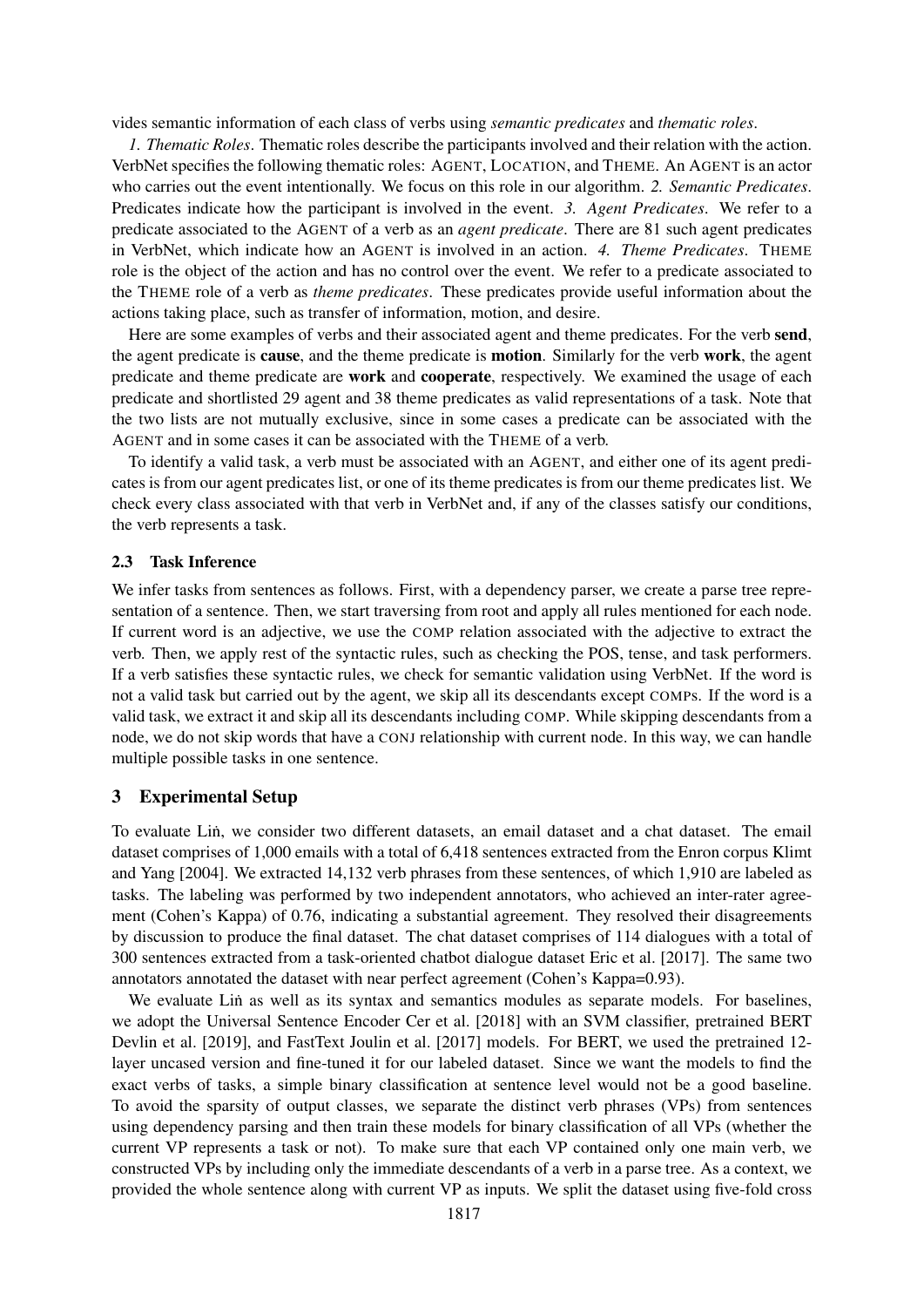validation such that 80% was used for training and 20% for testing. The code and dataset can be found at <https://github.com/Parth27/Lin>.

### 4 Evaluation

We adopt accuracy, precision, recall, and F1 score as our metrics. We posit that F1 score is the most reliable metric here since both the datasets are imbalanced and include a preponderance of negatives. Table [1](#page-3-0) shows the results of the above baselines and Lin, as well as two ablations of Lin comprising the syntactic and semantic reasoning alone.

|                 | <b>Email Dataset</b> |                                    |                     |           | <b>Chat Dataset</b>                |                  |                 |           |
|-----------------|----------------------|------------------------------------|---------------------|-----------|------------------------------------|------------------|-----------------|-----------|
|                 |                      | Accuracy Precision Recall F1 score |                     |           | Accuracy Precision Recall F1 score |                  |                 |           |
| $SVM + USE$     | 89.35%               |                                    | 54.40\% 82.42\%     | 65.51\%   | 83.42\%                            |                  | 70.09% 72.11%   | 71.09%    |
| <i>FastText</i> | 69.53%               |                                    | $69.95\%$ $68.62\%$ | 69.25%    | 78.80%                             |                  | 71.66% 41.34%   | 52.43%    |
| <b>BERT</b>     | 89.17\%              |                                    | 74.82\% 82.85\%     | 78.58%    | 92.68%                             |                  | 85.32\% 89.42\% | 87.32%    |
| Lin Syntax      | 93.34%               |                                    | 74.48% 69.80%       | 72.06%    | $92.12\%$                          |                  | 87.12\% 84.61\% | 85.85%    |
| Lin Semantics   | 91.08%               |                                    | 58.62\% 93.36\%     | 72.01%    | 89.40\%                            |                  | 74.07% 96.15%   | 83.68%    |
| Lin             | $95.36\%$            | 83.82% 77.29%                      |                     | $80.42\%$ | $94.85\%$                          | $94.73\%$ 86.53% |                 | $90.45\%$ |

<span id="page-3-0"></span>Table 1: Results on our datasets. Each measure is expressed as a percentage.

The results show that Lin outperforms the baselines on both datasets. Lin outperforms BERT by a small margin. The difference may not be significant. BERT, trained on the email dataset, performs relatively well on the chat dataset. One major reason could be the presence of simple sentences in chats with some similarities to those in emails. BERT may not work as well on a different domain.

Qualitative analysis. We observe a low recall for the Lin Syntax model. One major reason is that this ˙ model marks incorrect verbs as tasks, and no long considers their descendants, which may include the correct tasks. For example, in this sentence, I think we can send the details tomorrow and then arrange a meeting, the Syntax model marks think as task and does not identify its descendants send and arrange, which are the actual tasks. This way, the number of false negatives keeps increasing as the Syntax model keeps ignoring descendants. We observe that Lin Semantics achieved a higher recall trading off for a lower precision. Our syntactic rules help to provide a structure to the entire sentence. Lacking these rules, Lin Semantics considers verbs without considering the context in which they appear, yielding many false positives. Lin Semantics fails on sentences like Try to complete the analysis, where it marks try and complete both as tasks even though it represents a single task where complete is the main verb. Note that try could be a task, as in Please try this and get back to me.

We evaluated Lin with the trained supervised baseline models on a separate annotated chatbot dialogue dataset and observed that our unsupervised approach outperforms these baselines. Despite being trained on the Email dataset, SVM+USE and BERT perform well on the chat dataset. The main reason is that the chat dataset has very simple sentences with simpler structure. Since we adopt USE for encoding sentences and VPs, the SVM+USE model does not rely on the vocabulary of training data, and neither does pre-trained BERT.

Based on the above results, it is clear that Lin works well in multiple domains. Lin is able to perform comparably to or better than the state-of-the-art supervised baselines in both the domains we targeted.

# 5 Conclusion

Identifying the main verbs of tasks in sentences of email or chat can facilitate important downstream tasks. Our unsupervised approach achieves comparable or more accurate results than supervised baselines in domains with available training data. Evaluation on a chat dataset shows that our unsupervised approach can extend well to unseen domains, which can save time and effort of manual annotations.